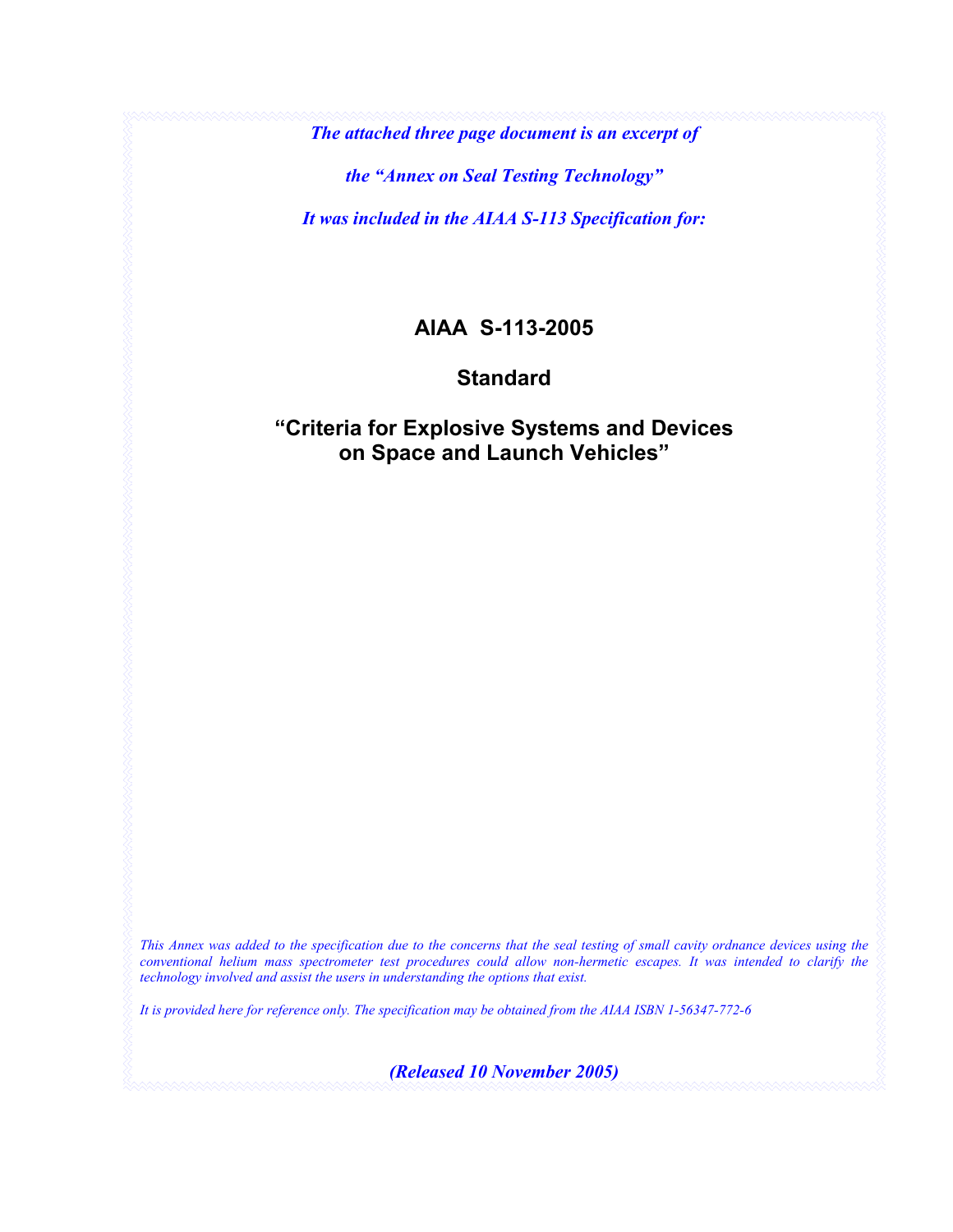## **Annex E Seal Effectiveness**

The technology involved in the evaluation of a hermetic seal requires careful review before choosing a seal effectiveness method and test procedure. The most difficult seal defects to detect are on small ordnance devices with very small internal voids or cavities. Specific device design characteristics, degree of hermeticity, sensitivity, and life expectancy all must be carefully reviewed before choosing the test method to be applied. Too often these requirements are not clearly defined, and the choice is left to the technician applying the test, or, more commonly, the "same test that has always been used" is continuously applied. As a result of this complacency, test methodology has not advanced with the advancement of the designs currently being encountered.

Ordnance device designs have changed over the past thirty years. Devices have become more compact, and commonly use compressed ordnance materials, with newly developed methods of sealing the devices. Unfortunately the leak testing methods have continued to be used without advancement to accommodate these design changes. This common misapplication of test methods is known to allow 'non-hermetic' devices to escape through the seal evaluation phases of a manufacturing program.

The degree of allowable leakage, or leak test sensitivity for ordnance devices is looser than that of the electronics industry where very high sensitivities are required, i.e.  $10^{-8}$  std cc/sec, or less, which was based on research that has shown that electronic micro-circuits will degrade and fail if they are not maintained free of environmental contaminates. The ordnance industry faces a different environmental consideration associated with primarily the chemical stability of the ordnance materials used in the device, the corrosion resistance of the bridge element, the criticality of the application, and the desired life. Ordnance devices are usually required to pass a leak test from visible leaks to a sensitivity of 5  $\times$  10<sup>-6</sup> std cm<sup>3</sup>/s. The literature commonly classifies this range of hermeticity as the gross leak-rate range.

Although most military standards and company specifications call for a bubble test as the commonly applied leak test for the gross leak rate range, the ordnance industry has a strong resistance to subject ordnance devices to an elevated temperature liquid bubble test. That forces the consideration of alternate methods to detect a device that may have a very large leak. Also, the text books only consider bubble testing to be practical for  $10^{-1}$  to  $10^{-4}$  std cc/sec leaks, which does not cover the entire gross leak range required for ordnance devices. Visual inspection can assist to remove some devices with badly defective seals, but is not capable of detecting devices with leaks in the gross leakage range,  $(< 10^{-1}$  std cc/sec), especially devices with 'multiple' or 'porosity' leaks, each of which may be less than, 'say' 10<sup>-4</sup> std cc/sec.

There is mixed interpretation of the characteristics of 'Gas-Flow' through a leak. The range of leak rates that are found in most ordnance devices is of a leak size and leak rate where the gas flow is usually of a "viscous-flow" or perhaps a "transitional-flow" mechanism. The ASNT Textbook on "Leak Testing" considers leaks from 10<sup>-2</sup> std cm<sup>3</sup>.s<sup>-1</sup> into 10<sup>-6</sup> std cm<sup>3</sup>.s<sup>-1</sup> to be: "turbulent flow/laminar flow/transitional flow," (in that order), and "molecular flow to start at 10<sup>-6</sup> std cm $^3.$ s<sup>-1</sup> and continue in leaks below that point. The term "Viscous Flow" is commonly used to cover both turbulent and laminar flow of gases in leak detection, and, since transitional flow occurs as the mean free path of the tracer gas is almost equal to the diameter of the hole, it is at the threshold of molecular flow. It must also be remembered that most ordnance specifications call for detection of leaks <u>larger than 5 x 10<sup>-6</sup> std cm<sup>3</sup>.s<sup>-1</sup>. That means that the</u> majority of leak rate measurements are going to encounter 'viscous-flow' characteristics. A quick review of the viscosities of the commonly used tracer gases will show that the viscous flow of each of these gases in leak detection of ordnance devices will behave similarly, not requiring conversions for comparisons of different tracer gas leak measurements based on molecular weights. The transition into molecular flow is enhanced by reducing the pressure or creating a vacuum. However, in the devices being tested in helium mass spectrometry, the gas within the device can be considered to be at ambient pressure, (or higher), following external helium pressurization. The flow of the tracer gas from the inside of the device will begin at ambient pressure and the transition in flow from viscous to molecular will be effected by the size of the leak, the length of the leak path and the resultant pressure drop through that passage as the gas is drawn out of the device through the leak and into the evacuated mass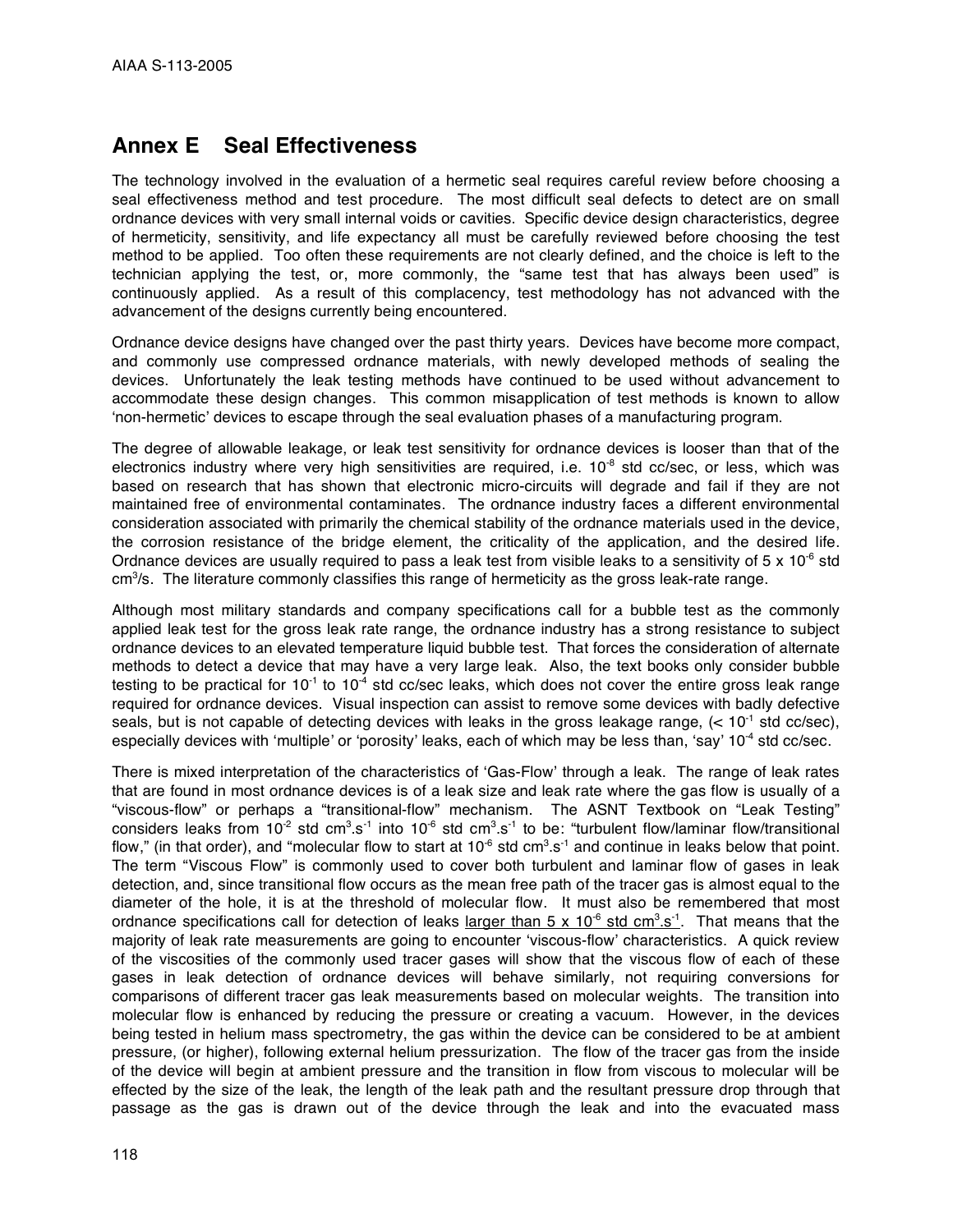spectrometer. This transition of flow changes is one of the most difficult to accurately predict mathematically, primarily due to the unknown configuration of the leak path. When very large gross leaks are encountered, that transition point will instantly move from the outside to the inside of the leak path, and due to primarily viscous flow of the tracer gas, it can result in the tracer gas supply being instantly depleted before it can be accurately measured to verify a leak. This is especially common in very small or zero cavity devices.

The most recently addressed issue in leak detection is the difficulty, or more often inability, to detect gross leaks in devices which have very small or no internal cavities in which to store or hold the tracer gases. The assumption that the helium tracer gas will be stored within the energetic material must be very carefully considered. If the energetic material is highly compressed into the device, as in many initiator designs, there may be no significant interstitial or interparticulate cavities where the tracer gas can be stored. However, if the device is subjected to helium pressurization for lengthy periods of time, some helium will dissolve into the compressed ordnance material. This is usually into the organic binders used to assist in the compression of the ordnance material. A very large gross leak will allow the helium to be evacuated instantly from a small cavity device, leaving only the dissolved helium to be drawn into the mass spectrometer. Research shows that the release of such dissolved helium from very small surface areas of compressed ordnance material is extremely slow, and rarely will provide sufficient tracer gas release to indicate gross leakage greater than the 5 x 10<sup>-6</sup> std cm<sup>3</sup>.s<sup>-1</sup> level, (as required in the specification). It can often be detected on a high sensitivity mass spectrometer, but with an indicated leak rate usually orders of magnitude below the leak rate threshold, thus passing a leaking device. If the device contains loose powder, there may be sufficient interstitial cavity to trap tracer gases. However, the evacuation into the mass spectrometer must be performed quickly to detect sufficient helium to reject the device. To assist in this detection, it is most important to use a mass spectrometer test chamber that is small in size, leaving a very small chamber volume to be evacuated before the device is sampled into the detector. This assists in avoiding the loss of the helium tracer gas from within the device cavity during the mass spectrometer pump down. This is a commonly overlooked problem.

A very different technology is encountered in the radioisotope leak detection method. The tracer gas is krypton85, an inert gas that emits two types of radiation: beta particles and gamma rays. The beta particles are of weak energy and rarely will penetrate the walls of the device being tested. The gamma rays are photons that will penetrate the walls of most devices, thus allowing the Kr85 tracer gas to be detected while it is entrapped within the device, measured through the walls of the device, and not requiring the gas to be sucked back out of the device, as in mass spectrometry. The gamma radiation emitted by the Kr85 tracer gas that leaked into the device has many orders of magnitude greater detectability than mass spec detection of helium gas. This allows the pressurization cycle to be very short. The short pressurization cycle with Kr85 makes it easy to test the devices to a sensitivity of 1 x 10<sup>-6</sup> std cm<sup>3</sup>/s (Kr). This overcomes the concern for the 5:1 ratio of molecular flow rate between He and Kr, if the leakage should happen to be at the molecular flow transition point in the leakage characteristics encountered. Since marginal leak rates are rarely found, it is not likely that good devices might be rejected using this increased sensitivity. The final measurement of the Kr85 within a leaking part will indicate the number of molecules of Kr85 gas that have entered the part during pressurization, which is a direct measurement of the leak size. Devices that have external organic materials can also be tested with Kr85 tracer gas, as any externally trapped Kr85 will emit beta particles, indicating that the radiation is emitted from the outer surface of the part. The devices can be measured at time intervals until the beta radiation has dissipated, indicating the surface Kr85 is gone. Then any gamma radiation measurement will be from Kr85 gas trapped within the device, indicating it is a reject. The detection of Kr85 trapped within a part requires that the part have an internal cavity to trap and hold the tracer gas, the same requirement as in the mass spectrometer test. If there is no internal cavity in the device being tested, a leak can not be detected unless a "gettering medium" is provided within the device that will adsorb and hold the Kr85 tracer gas as if there were a cavity. A current technology is available which utilizes steam activated coconut-shell charcoal as a gettering medium that has great physio-chemical affinity for Kr85 gas. The charcoal will adsorb large quantities of Kr85 and hold it for lengthy periods of time, allowing the device to be detected as a reject. The charcoal provides very large surface areas, (500-1,000 m<sup>2</sup>/gm),